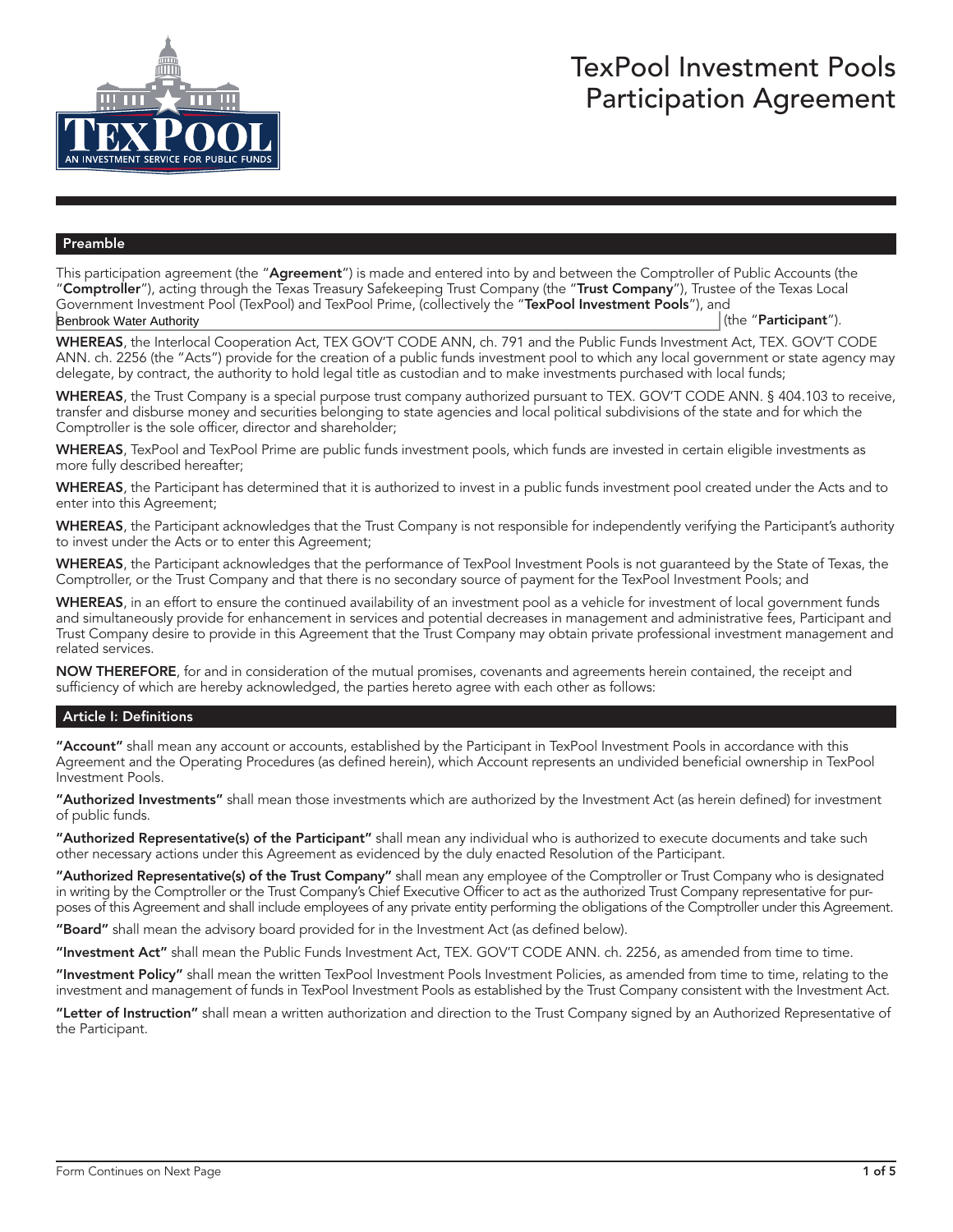# Article I: Definitions (continued)

"Operating Procedures" shall mean the written procedures established by the Trust Company describing the management and operation of TexPool Investment Pools, and providing for the establishment of, deposits to and withdrawals from the Accounts, as amended from time to time.

"Participant" shall mean any entity authorized by the Acts to participate in a public funds investment pool that has executed this Agreement pursuant to a Resolution.

**"Resolution"** shall mean the resolution adopted by the governing body of a local governmental entity authorizing the entity's participation in TexPool Investment Pools and designating persons to serve as Authorized Representatives of the Participant.

# Article II: General Administration

## Section 2.01. TexPool Investment Pools Defined.

- (a) TexPool Investment Pools are public funds investment pools created pursuant to the Acts.
- (b) Subject to Section 6.10, the Trust Company agrees to manage the Participant's Account(s) in accordance with the Investment Act and the Investment Policy.

## Section 2.02. Board.

- (a) The Board is composed of members appointed pursuant to the requirements of the Investment Act.
- (b) The Board shall advise the Trust Company on the Investment Policy and on various other matters affecting TexPool Investment Pools, and shall approve fee increases.

## Section 2.03. General Administration.

- (a) The Trust Company shall establish and maintain the Investment Policy specifically identifying the Authorized Investments consistent with the Investment Act and the general policy and investment goals for TexPool Investment Pools.
- (b) The Trust Company shall establish and maintain the Operating Procedures, describing the management and operation of TexPool Investment Pools and providing for procedures to be followed for the establishment of, deposits to, and withdrawals from the Accounts and such other matters as are necessary to carry out the intent of this Agreement.
- (c) The Trust Company shall have the power to take any action necessary to carry out the purposes of this Agreement, subject to applicable law and the terms of this Agreement.

Section 2.04. Ownership Interest. Each Participant shall own an undivided beneficial interest in the assets of TexPool Investment Pools in an amount proportional to the total amount of such Participant's Accounts relative to the total amount of all Participants' Accounts in TexPool Investment Pools, computed on a daily basis.

Section 2.05. Independent Audit. TexPool Investment Pools are subject to annual review by an independent auditor consistent with Ch. 2256, TEX GOV'T CODE ANN. In addition, reviews of TexPool Investment Pools may be conducted by the State Auditor's Office and the Comptroller's office. The Trust Company may obtain such legal, accounting, financial or other professional services as it deems necessary or appropriate to assist TexPool Investment Pools in meeting its goals and objectives.

Section 2.06. Liability. Any liability of the Comptroller, the Comptroller's office, the Trust Company, representatives or agents of the Trust Company, any Comptroller employee, Trust Company or any member of the Board for any loss, damage or claim, including losses from investments and transfers, to the Participant shall be limited to the full extent allowed by applicable laws. The Trust Company's responsibilities hereunder are limited to the management and investment of TexPool Investment Pools and the providing of reports and information herein required.

#### Article III: Participant Requirement

Section 3.01. The Participation Agreement. The Participant must execute this Agreement and provide a Resolution authorizing participation in TexPool Investment Pools and designating persons to serve as Authorized Representatives of the Participant and any other documents as are required under, and substantially in the form prescribed by, the Operating Procedures before depositing any funds into TexPool Investment Pools. The Participant must provide an updated Resolution designating Authorized Representatives within 5 business days of the departure of any Authorized Representative of the Participant.

## Section 3.02. Operating Procedures.

- (a) The Participant acknowledges receipt of a copy of the Operating Procedures. The Operating Procedures describe in detail the procedures required for the establishment of accounts, deposits to and withdrawals from TexPool Investment Pools, and related information.
- (b) The Operating Procedures may be modified by the Trust Company as appropriate to remain consistent with established banking practices and capabilities and when such modification is deemed necessary to improve the operation of TexPool Investment Pools.
- (c) The Participant hereby concurs with and agrees to abide by the Operating Procedures.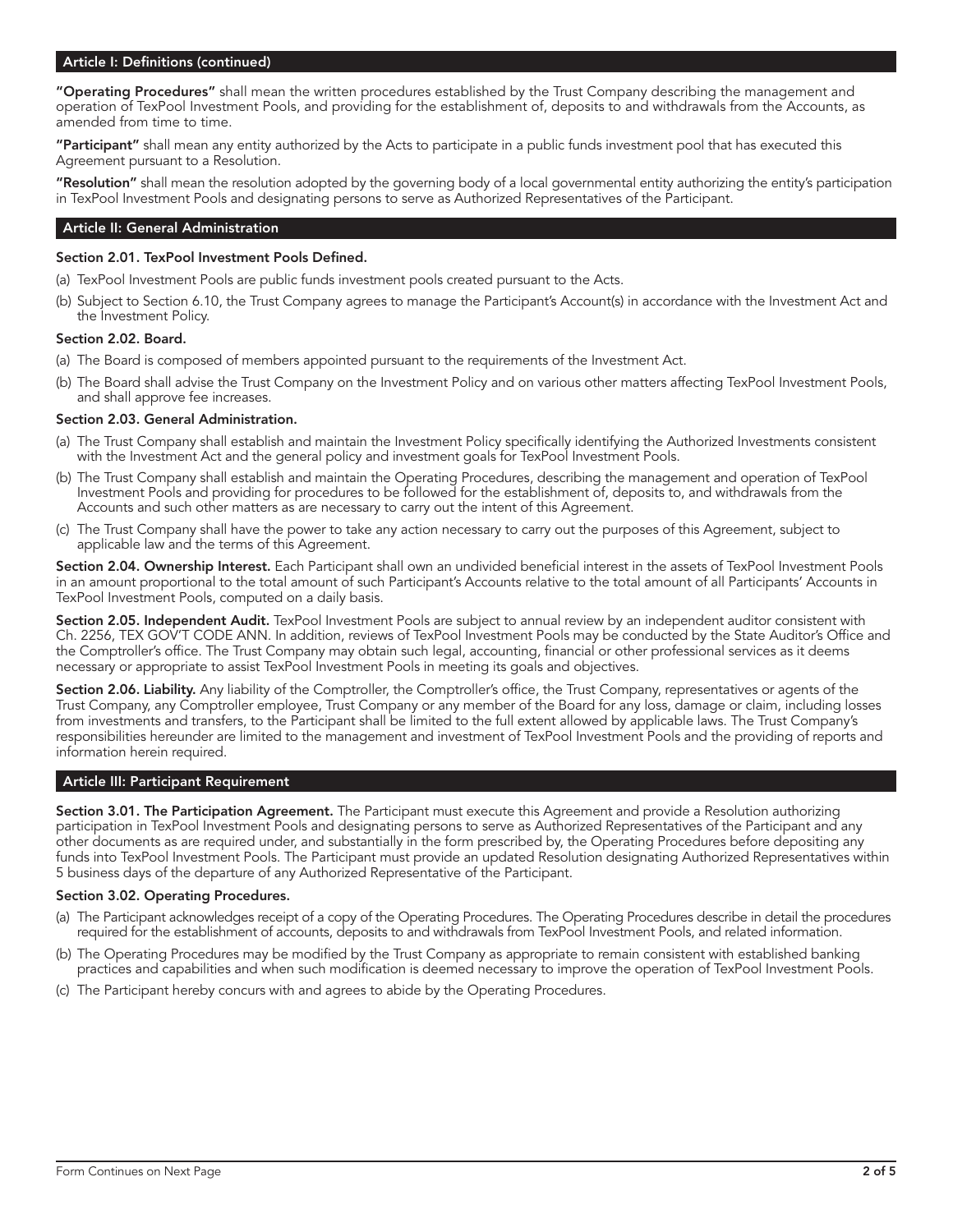# Article IV: Investments

Section 4.01. Investments. All monies held in TexPool Investment Pools shall be invested and reinvested by the Trust Company or Authorized Representatives of the Trust Company only in Authorized Investments in accordance with the Agreement, the Investment Policy and the Investment Act. Participant hereby concurs with any such investment so made by the Trust Company. Available funds of TexPool Investment Pools that are uninvested may be held at the Trust Company's account at the Federal Reserve Bank of Dallas, or any designated custodian account, or with a custodian selected by the Trust Company. All investment assets and collateral will be in the possession of the Trust Company and held in its book-entry safekeeping account at the Federal Reserve Bank, any designated custodian account, or with a custodian selected by the Trust Company.

Section 4.02. Failed Investment Transaction. In the extraordinary event that a purchase of securities results in a failed settlement, any resulting uninvested funds shall remain in the Trust Company's Federal Bank of Dallas account, any designated custodian account or with a custodian selected by the Trust Company. If an alternative investment can be secured after the failure of the trade to settle, TexPool Investment Pools will receive all the income earnings, including but not limited to, any compensation from the purchaser failing in the trade and the interest income from the alternative investment.

Section 4.03. Investment Earnings and Losses Allocation. All interest earnings in TexPool Investment Pools will be valued daily and credited to the Participant's Accounts monthly, on a pro rata allocation basis. All losses, if any, resulting from the investment of monies in TexPool shall also be allocated on a pro rata allocation basis. All earnings and losses will be allocated to the Participant's Accounts in accordance with generally accepted accounting procedures.

Section 4.04. Commingling of Accounts. Participant agrees that monies deposited in TexPool and TexPool Prime, may be commingled with all other monies held in TexPool and TexPool Prime, respectively for purposes of common investment and operational efficiency. However, each Participant will have separate Accounts on the books and records of TexPool Investment Pools, as further provided for in the Operating Procedures.

# Article V: Fees, Expenses and Reports

Section 5.01. Fees and Expenses. The Participant agrees to pay the amount set forth in the fee schedule. Participant agrees that all fees shall be directly and automatically assessed and charged against the Participant's Accounts. The basic service fee shall be calculated as a reduction in the daily income earned, thus only the net income shall be credited to the Participant's Account. Fees for special services shall be charged to each Participant's account as they are incurred or performed. A schedule of fees shall be provided to the Participant annually. Each Participant will be notified thirty (30) days prior to the effective date of any change in the fee schedule.

Section 5.02. Reports. A monthly statement will be mailed to the Participant within the first five (5) business days of the succeeding month. The monthly statement shall include a detailed listing of the balance in the Participant's Accounts as of the date of the statement; all account activity, including deposits and withdrawals; the daily and monthly yield information; and any special fees and expenses charged. Additionally, copies of the Participant's reports in physical or computer form will be maintained for a minimum of three prior fiscal years. All records shall be available for inspection at all reasonable hours of the business day and under reasonable conditions.

Section 5.03. Confidentiality. The Trust Company and any private entity acting on behalf of the Trust Company for purposes of this Agreement will maintain the confidentiality of the Participant's Accounts, subject to the Public Information Act, TEX GOV'T CODE ANN. ch. 552, as amended.

# Article VI: Miscellaneous

Section 6.01. Notices. Any notices, Letters of Instructions or other information required or permitted to be given hereunder shall be submitted in writing and shall be deemed duly given when deposited in the U.S. mail postage prepaid or successfully transmitted via facsimile addressed to the parties as follows:

# To the **Participant:**

| <b>Benbrook Water Authority</b>                |                  |
|------------------------------------------------|------------------|
| Participant                                    |                  |
| PO Box 26929                                   |                  |
| Address                                        |                  |
| Benbrook                                       | 7 6 1 2 6<br>T X |
| City                                           | State<br>Zip     |
| $ 8 1 7 2 4 9 1 2 5 0 $ $ 8 1 7 2 4 9 7 4 8 9$ |                  |
| Telephone                                      | Fax              |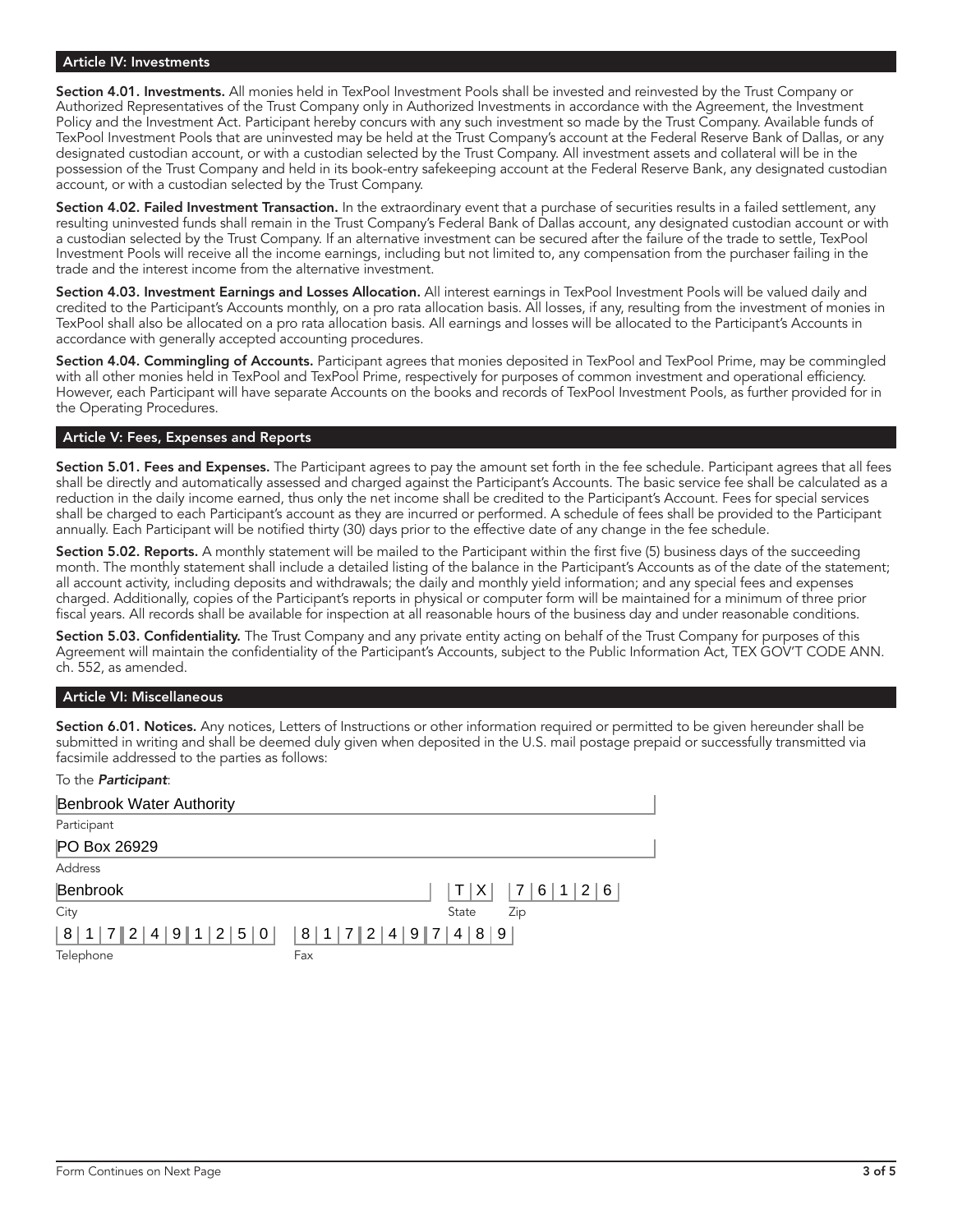## Article VI: Miscellaneous (continued)

To **Trust Company** with respect to contractual matters or disputes under this Agreement:

Texas Treasury Safekeeping Trust Company Attn: TexPool Investment Pools Rusk State Office Building 208 East 10th Street Austin, TX 78701 Telephone: (512) 463-4300 FAX No.: (512) 463-4368

To TexPool Investment Pools with respect to operational matters, including enrollment documents; changes to Authorized Representatives; Bank Information Sheets; initiation of deposits or withdrawals of funds; changes to addresses; audit confirmation requests; and account inquiry:

TexPool Participant Services 1001 Texas Ave., Suite 1150 Houston, TX 77002 Telephone: 1-866-839-7665 (1-866-TEX-POOL) FAX No.: 1-866-839-3291 (1-866-TEX-FAX1)

The Participant and the Trust Company agree to notify the other of any change affecting this information and agree that unless and until so notified, the other party shall be entitled to rely on the last information provided.

Section 6.02. Taxpayer Identification Number. The Participant's taxpayer identification number assigned by the Internal Revenue Service is: . The Participant hereby agrees to notify the Trust Company of any change affecting this Taxpayer Identification number and agrees that unless and until so notifies, the Trust Company shall be entitled to rely on same in providing any and all reports or other information necessary or required by the Federal tax laws as amended from time to time.

Section 6.03. Severability. If any provision of this Agreement shall be held or deemed to be in fact illegal, inoperative or unenforceable, the same shall not affect any other provision or provisions herein contained or render the same invalid, inoperative or unenforceable to any extent whatsoever.

Section 6.04. Execution of Counterparts. This Agreement may be simultaneously executed in several separate counterparts, each of which shall be an original and all of which shall constitute but one and the same instrument.

Section 6.05. Applicable Law. This Agreement shall be governed by and construed in accordance with the laws of the State of Texas. Venue for any dispute under this Agreement shall be in Travis County, Texas.

Section 6.06. Captions. The captions or headings in this Agreement are for convenience only and in no way defined, limit or describe the scope or intent of any provisions, articles or sections of this Agreement.

# Section 6.07. Amendments.

- (a) The Trust Company shall advise the Participant in writing of any amendments to this Agreement no less than 45 days prior to the effective date of such amendment. The Participant may ratify the proposed amendment of this Agreement by letter to the Trust Company. If the Participant elects not to ratify the amendment, the Participant may terminate this Agreement in accordance with Section 6.08. In the event the Participant fails to respond in writing to a notice of amendment prior to the effective date of such amendment, this Agreement shall be deemed amended.
- (b) The Trust Company may periodically revise the Operating Procedures from time to time as it deems necessary for the efficient operation of TexPool Investment Pools. The Participant will be bound by any amendment to the Operating Procedures with respect to any transaction occurring subsequent to the time such amendment takes effect, provided, however, that no such amendment shall affect the Participant's right to cease to be a Participant.

Section 6.08. Termination. This Agreement may be terminated by either party hereto, with or without cause, by tendering 30 days prior written notice in the manner set forth in Section 6.01 hereof.

Section 6.09. Term. Unless terminated in accordance with Section 6.08, this Agreement shall be automatically renewed on each anniversary date hereof.

Section 6.10. Assignment. The Trust Company may enter into an agreement with a third party investment manager to perform its obligations and service under this Agreement, provided that such third party investment manager shall manage TexPool Investment Pools according to the Investment Act, Investment Policy and in a manner consistent with that directed by the Trust Company. The Trust Company also shall have the right to assign its rights and obligations under the Agreement to a third party investment manager if the Trust Company determines that such assignment is in the best interest of the State and Participants. In the event a successor pool to TexPool or TexPool Prime is deemed by the Trust Company to be in the best interest of the State and the Participant, the Trust Company may take any action it deems necessary to assign its rights and benefits under any third party agreements and transfer the assets from TexPool Investment Pools to any successor pool.